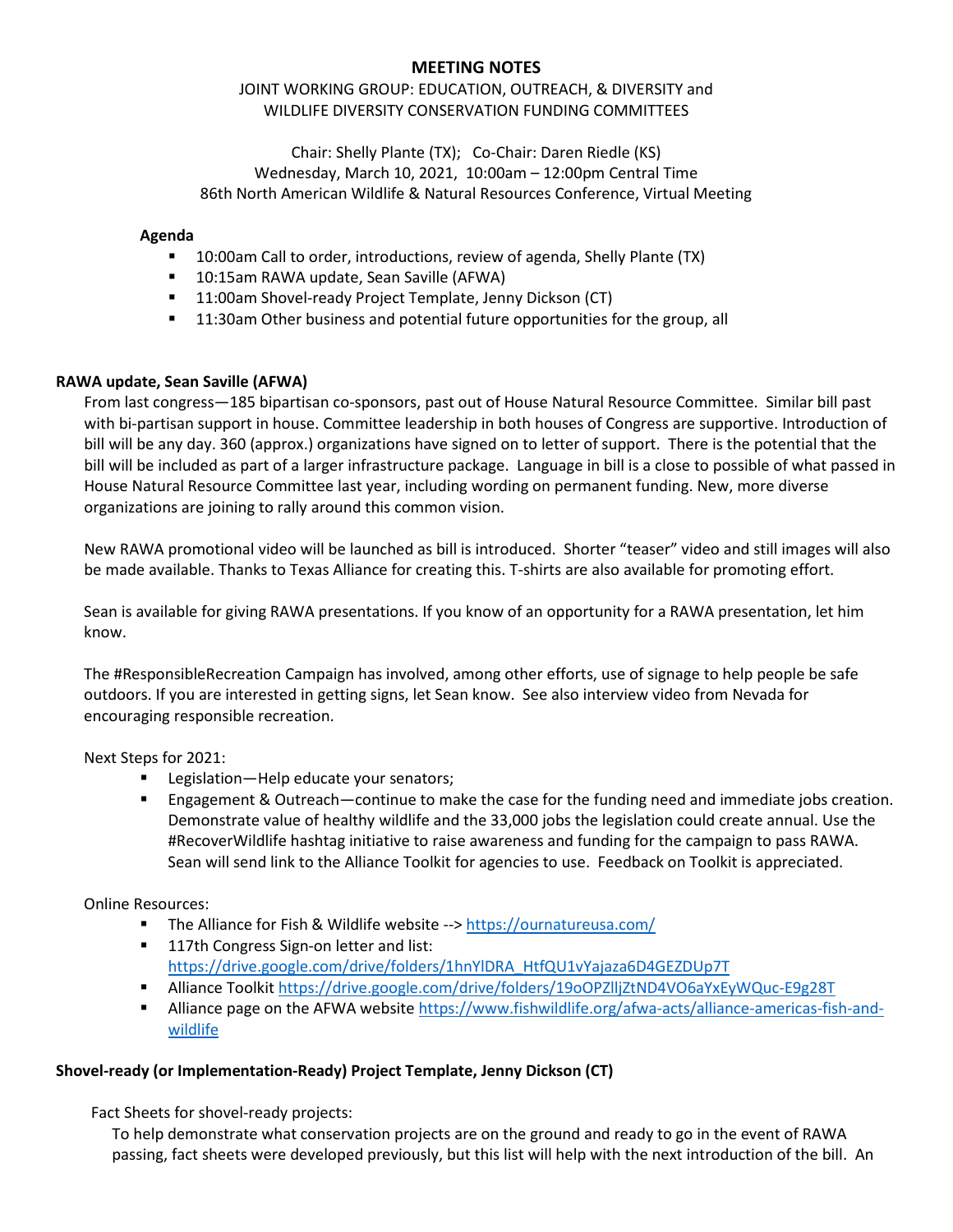example template for the Shovel Ready Projects was displayed and discussed. Discussion on how template can be updated—what categories of information and what level of detail should the list/ fact sheet have? Categories of information could be. . . What projects are in key districts? How soon can the project be started on? What is the timeframe on the project? What is the status on projects already underway (ex. "Planning Completed, Need Funding")?

Fact sheets did not address what jobs could be created, but this could be pulled in.

Sean provided list of states--NE, WV, NM, DE, MI, MD, SC, ME, NC, AR, MO, AZ, ID, OH—in which leadership from those states can provide project ideas to help show the importance of RAWA funding and advance effort.

The template for RAWA Shovel Ready Projects could be adjusted with input from those who would like to use them.

Fact sheets that have the key headers with a photo, all as a one pager is one suggested format.

Targeted audience and targeted purpose should be key in the development of any fact sheet. Suggestion to communicate benefits of RAWA that will resonate beyond wildlife—but benefits to people & unmet needs. Examples of communicating about unmet needs from Connecticut include projects such as:

- Population augmentation of rare freshwater mussels through captive propagation
- Creation of a City Wings Program to engage urban residents in bird watching in local outdoor spaces
- Creation of an ADA compatible boardwalk and viewing blind to provide increased wildlife viewing opportunities
- Habitat restoration for wood turtles
- Dam removal for shad restoration
- Collaboration to address the need to house and assess the health of turtle seized through illegal collection

How can information and images be easily collected and organized in a spread sheet and then be coupled with use of a mail merge document (or similar tool) to help streamline the effort? John Davis will discuss with others with Texas Alliance to see what technology may allow this. Once concern is how graphics/ images would transfer if using a mail merge.

Lists & information will soon be needed from states--their priorities of types of projects. Watch for email on this. Start getting lists together of shovel-ready projects.

What is recommended timeframe for starting shovel ready project once legislation passes? Within six months. For some states, they might not have many projects they can implement on Day 1. Point was made that a state may need time to set up the proper grant process. Point also made that reasonable timeframes can be expected from the time the legislation passes and when funding recipients are able to start applying/ spending money. "Shovel ready" is meant to mean projects that are in general terms ready to go.

Consider what your organization's priority projects are.

Sara Schweitzer (NCWRC) has an example of a spreadsheet of potential projects that can be shared: <https://www.ncwildlife.org/Portals/0/Conserving/RAWA/Recovering-Americas-Wildlife-Act-2021-Lo-Res.pdf>

States will need consider and list what projects would NOT be possible in the event RAWA does not pass. This list can then be paired with efforts to approach key members of congress. By approx. March 26 lists of projects from key states will be needed by Jen Mock Schaeffer (AFWA's Director of Government Affairs). The lists are to identify what projects will NOT be possible if RAWA funding does not occur. Email(s) requesting these lists will soon be coming.